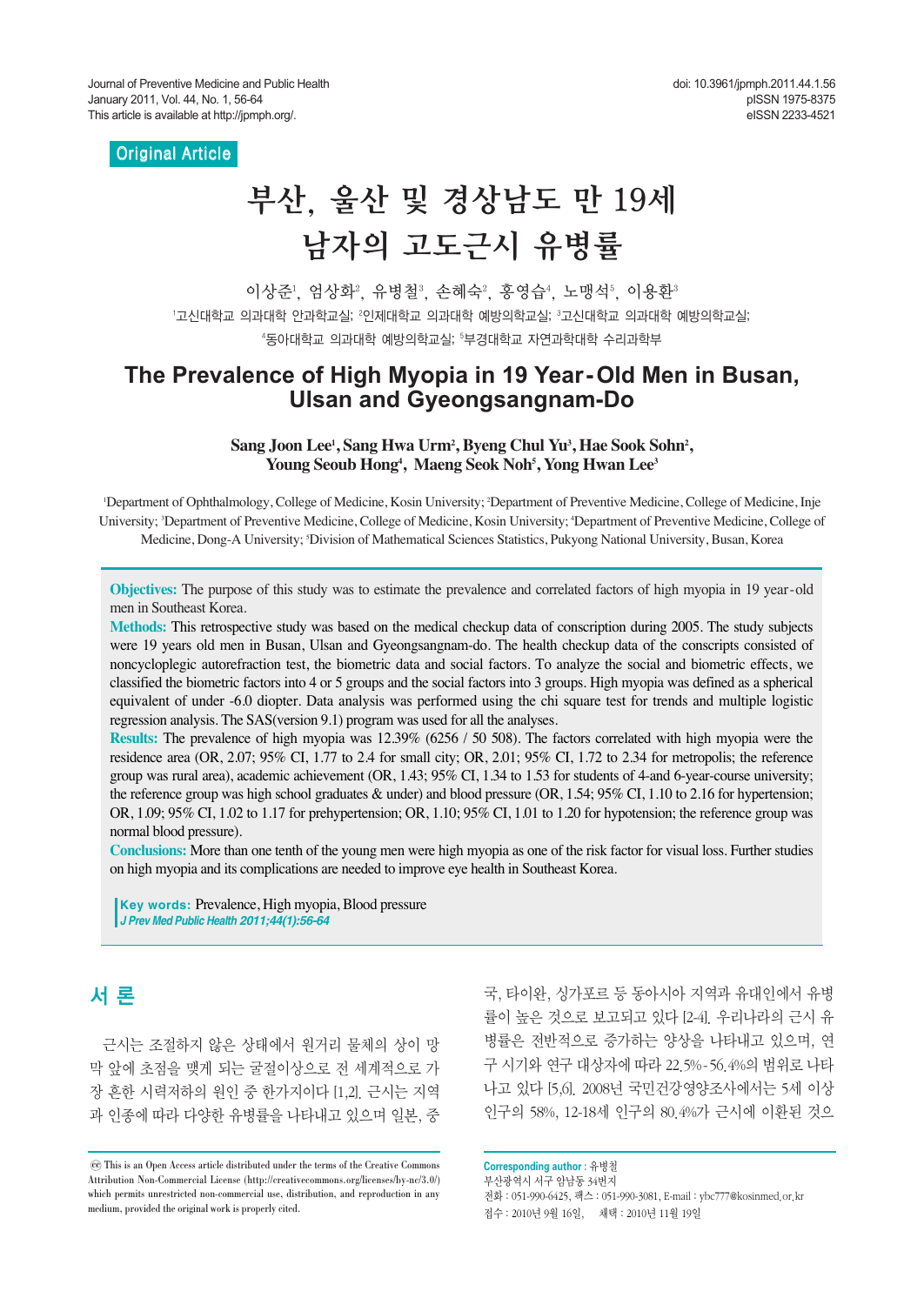로 나타나 동아시아 지역의 다른 국가와 마찬가지로 높은 유병률을 나타내는 것으로 조사되었다 [7]. 근시의 발생과 악화에는 환경적 요인과 유전적 요인이 관여하는 것으로 알려져 있으나 그 기전은 명확하지 않다 [1,2]. 근시의 가족 력, 쌍생아 및 가계 관련성, 인종간 유병률 비교, 유전학적 연구 등에서 유전적 관련성을 의심하며 [8-10], 근거리 작업, 교육수준과 지능, 사회경제적 수준, 신장, 영양결핍 등의 환 경적 요인과의 관련성을 지적하기도 한다 [2,10-14].

고도근시는 근시의 정도가 심한 상태를 의미하며 굴절이 상이 -6.0 디옵터(diopter) 이하인 경우로 정의된다 [15]. 일 반적으로 경도의 근시는 시력저하로 인한 불편함만을 유발 하는 것으로 알려져 있지만 고도근시와 같이 그 정도가 심 한 경우에는 백내장, 녹내장, 황반변성, 망막열공, 망막박리 등과 같은 영구적인 시력상실의 위험요인으로 작용하게 된 다. 고도근시의 유병률은 흑인과 백인 성인에서 약 1-2% 정 도로 보고되고 있으나 대만의 18세 소녀에서는 약 20%의 유병률을 보였다 [4,16]. 근시와 같이 고도근시의 유병률도 인종과 지역에 따라 다양하지만 근시와 고도근시의 유병률 이 높은 지역은 일치하는 것으로 나타난다 [3,4,16]. 우리나 라의 고도근시는 만 19세 청년에서 11.5-12.9%의 유병률을 나타내는 것으로 조사되었으며 2008년 국민건강영양조사 에서는 5세 이상 인구의 5.6%가 고도근시에 이환 된 것으로 나타났다 [5-7]. 근시 또는 고도근시는 의료경제학적으로도 많은 사회비용을 부담하고 있다. 1990년 미국에서 근시의 교정에 지출된 사회적 비용은 약 12.8억 달러라고 보고되었 으며 고도근시에 의해 유발된 합병증과 관련된 의료비용을 함께 고려한다면 근시 또는 고도근시에 의한 의료경제적 비용은 더욱 증가하게 된다 [17].

의료사회학적으로 중요한 안(眼) 질환인 근시와 고도근 시는 산업화와 도시화 등에 따라 환경적 요인의 비중이 높 아지고 있다. 중국, 대만, 일본 등 동아시아 지역의 급격한 근시 및 고도근시 유병률 증가는 환경적 요인이 더욱 중요 하게 작용하였다고 보고되고 있으며 우리나라의 상황도 동 아시아 지역의 다른 나라와 유사할 것으로 생각된다 [2,6,7]. 그러나 우리나라에서는 전국단위의 유병률 조사가 2008년 에 처음으로 실시되었고 지역단위의 유병률 조사와 고도근 시 에 동반된 요인에 대한 연구는 절대적으로 부족한 실정 이다. 이에 저자들은 부산, 울산, 및 경상남도 지역의 징병 신체검사 자료를 활용하여 만 19세 남자의 고도근시 유병 률을 조사하고 상관요인들을 분석하고자 한다.

# 대상 및 방법

#### 1. 연구대상

2005년 1월부터 2005년 12월까지 부산, 울산, 경상남도에 서 징병신체검사를 받은 1986년생 남자 50597명을 연구대상 자로 하였다. 이들 중 자료가 누락 되었거나 부적절한 79명을 제외한 50 508명을 최종 연구대상으로 하였다. 이 연구는 고 신대학교 의과대학 연구윤리위원회 (IRB)의 승인을 받았다.

#### 2. 연구방법

#### 1) 자료수집방법

신체검사표에서 신장, 체중, 혈압 등의 신체 계측치과 굴 절검사 자료 등을 수집하였으며 징병관련 정보에서 거주지 역 및 학력에 관한 정보를 수집하였다. 징병신체검사에서 시행하는 시력검사는 두 단계에 걸쳐 시행된다. 한천석 시 력표(5 m용)를 사용한 주관적 시력검사에서 0.8 시표를 읽 지 못하는 사람들을 1차로 선별한다. 1차 검사 선별자를 대 상으로 조절마비제를 점안하지 않은 상태에서 자동굴절검 사기(Canon AR-500®, Japan)를 이용하여 반복 측정 한 후 정시(emmetropia)에 더 가까운 값을 굴절치로 사용하게 된 다. 조사된 굴절치는 구면렌즈 대응치(spherical equivalent)로 계산한 후 고도근시 진단을 위한 최종 굴절 이상 값(refractive error)으로 활용하였으며 구면렌즈 대응치의 계산공식은 아래와 같다.

구면렌즈 대응치 = (구면굴절치 + 1/2원주굴절치)

#### 2) 변수정의

양안 중 한쪽이라도 구면렌즈 대응치가 -6.0 디옵터 이하 인 경우를 고도근시로 정의 하였다 [15]. 도시화에 따른 고 도근시 유병률을 비교하기 위하여 거주지역을 광역시, 중 소도시, 읍ㆍ면지역으로 구분하였다. 학습능력과 지적능력 을 평가하기 위한 학업 성취도는 최종학력과 현재 재학중 인 학교의 종류를 모두 고려하여 고등학교 졸업 이하, 2-3년 제 대학(전문대학) 재학, 4년제 또는 6년제 대학 재학으로 분류 하였다. 신장은 4분위수로 분류 하였으며 25 퍼센타일 (170 cm 이하)까지를 제 1 사분위군, 26-50 퍼센타일(170 cm 초과, 173 cm 이하)까지를 제 2 사분위군, 51 - 75 퍼센 타일(173 cm 초과, 177 cm 이하)를 제 3 사분위군, 76 - 100 퍼센타일(177cm 초과)을 제 4 사분위군으로 구분하였다. 혈압은 저혈압(수축기 혈압 90 mmHg 또는 이완기 혈압 60 mmHg 이하), 정상 혈압(수축기 혈압 91 - 119 mmHg 이완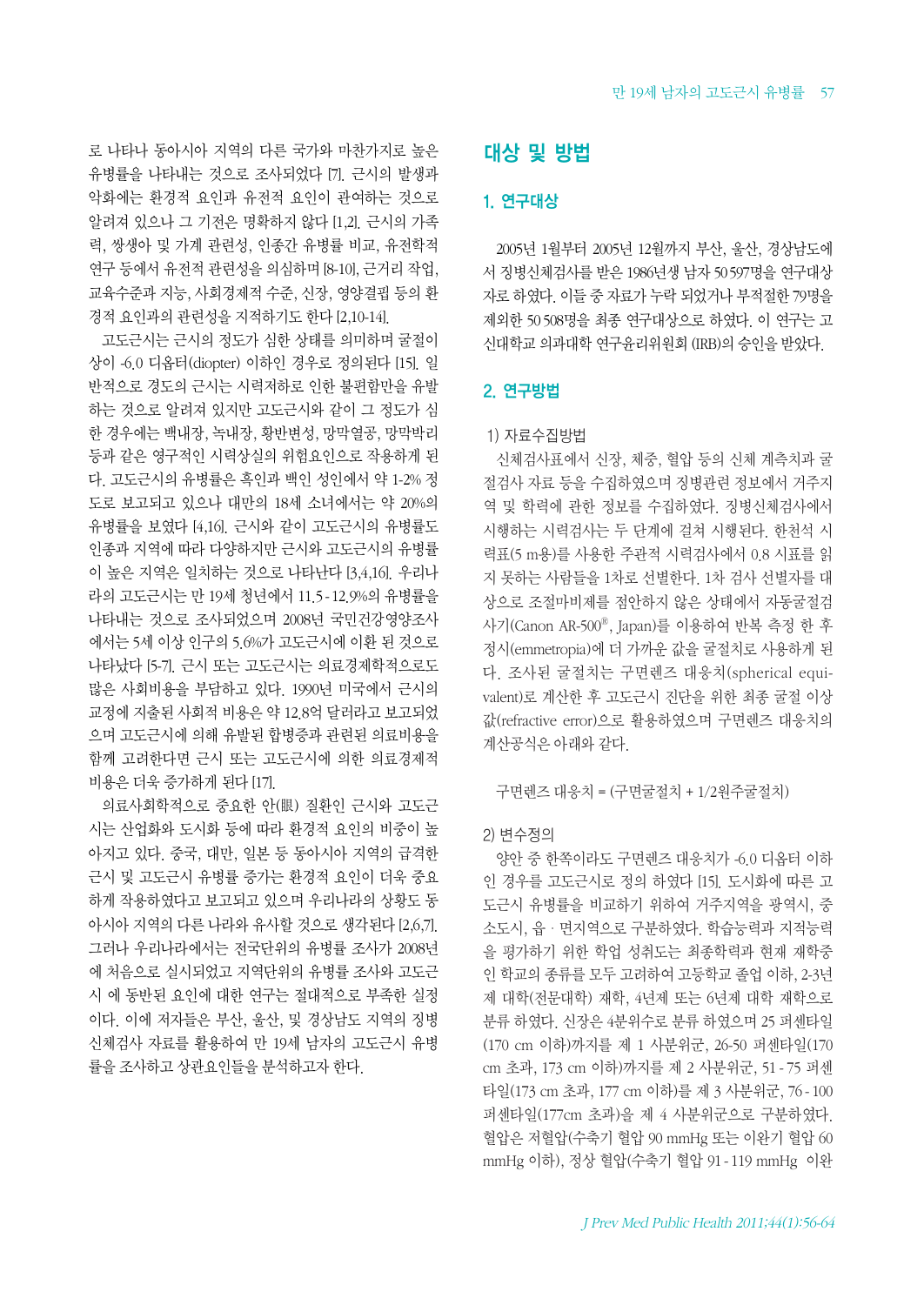기 혈압 61 - 79 mmHg), 전고혈압 수축기 혈압 120 - 139 mmHg 또는 이완기 혈압 80-89 mmHg), 고혈압(수축기 혈 압 140 mmHg 이상 또는 이완기 혈압 90 mmHg 이상) 등 4 집단으로 구분하였다. 혈압은 JNC 7차 보고서 [18]의 고혈 압 진단기준을 활용하여 고혈압과 전고혈압의 범위를 정의 하고 낮은 혈압의 영향을 평가하기 위하여 정상 혈압아래 에 저혈압 기준을 추가하였다. 신체비만지수 (body mass index, BMI)는 WHO 아시아-태평양 지역 성인비만 분류기 준 [19]에 따라 저체중(18.5 kg/m2 미만), 정상(18.5 - 23 kg/m2 미만), 위험체중(23 - 25 kg/m2 미만), 1단계 비만(25 - 30 kg/m2 미만), 2단계 비만(30 kg/m2 이상) 등 5 집단으로 구분하였다.

#### 3. 통계 분석 방법

연구대상자의 일반적 특성과 행정구역별 고도근시 유병 률을 알아보기 위하여 빈도분석을 시행하였고 거주지역, 학업 성취도, 혈압, 신체비만지수, 신장 등에 따른 고도근시 유병률의 비교는 카이제곱 검정을 통한 경향분석을 실시하 였다. 고도근시 상관요인은 거주지역, 학업 성취도, 혈압, 신체비만지수, 신장 등을 독립변수로 활용하여 다중 로지 스틱 회귀분석을 실시하였다. 자료의 분석은 SAS version 9.1 (SAS Inc., Cary, NC, USA)을 이용하였으며 유의수준은 p<0.05로 하였다.

## 결 과

## 1. 연구대상자의 인구사회학적 특성, 신체계측치 및 고도근시 유병률

연구대상자는 부산, 울산 및 경상남도 지역에 거주하는 만 19세 남성 50508명 이었으며 고도근시 유병률은 12.39% (6256 / 50 508)이었다. 거주지역은 광역시 거주자가 31 509 명(62.39%), 학업성취도는 4년제 또는 6년제 대학 재학생이 28 883명(57.18%)으로 가장 많았다. 연구대상자의 신장은 173.39 ± 5.70 cm, 신체비만지수는 22.82 ± 3.76 kg/m², 수축기 혈압은 123.58 ± 12.53 mmHg, 이완기 혈압은  $69.80 \pm 8.99$  mmHg 이었다 (Table 1).

## 2. 연구대상자의 인구사회학적 특성과 신체 계측치 수준에 따른 고도근시 유병률

거주지역에 따른 고도근시 유병률은 읍·면 지역에서

**Table 1.** General characteristics, biometric factors and high myopic prevalence of study subjects

| Variable                               | n                 | %                  |
|----------------------------------------|-------------------|--------------------|
| Age                                    |                   |                    |
| 19 year-old                            | 50508             | 100.00             |
| Gender                                 |                   |                    |
| Male                                   | 50508             | 100.00             |
| Residence area                         |                   |                    |
| Rural area (Eup & Myeon)               | 2871              | 5.68               |
| Urban area (small city)                | 16128             | 31.93              |
| Metropolis area (Busan & Ulsan)        | 31509             | 62.39              |
| Academic achievement                   |                   |                    |
| High school graduates & under          | 11187             | 22.15              |
| Student of 2- and 3-year college       | 10438             | 20.67              |
| Student of 4- and 6- year university   | 28883             | 57.18              |
| High myopia( $\leq$ -6.0 D)            |                   |                    |
| No                                     | 44 25 2           | 87.61              |
| Yes                                    | 6256              | 12.39              |
| Height (Mean $\pm$ SD cm)              | $173.39 \pm 5.70$ |                    |
| BMI (Mean $\pm$ SD kg/m <sup>2</sup> ) |                   | $22.82 + 3.76$     |
| BP (Mean $\pm$ SD mm Hg)               |                   |                    |
| <b>Systolic BP</b>                     |                   | $123.58 \pm 12.53$ |
| Diastolic BP                           |                   | $69.80 + 8.99$     |

D: diopter, BMI: body mass index, BP: blood pressure.

6.41%, 시 지역에서 12.86%, 광역시 지역에서 12.69%로 나 타나 지역에 따라 유의한 차이를 나타내었다 (p<0.001). 학 업성취도에 따른 고도근시 유병률은 고등학교 졸업 이하에 서 10.83%, 전문대학 재학생에서 7.51%, 4년제 대학 또는 6 년제 대학 재학생에서 14.75%로 조사되어 학업성취도 수준 에 따라 유의한 차이를 나타내었다 (p < 0.001). 혈압수준에 따른 고도근시 유병률은 정상혈압에서 11.59%, 저혈압 에 서 12.67%, 전고혈압에서 12.57%, 고혈압에서 16.86%로 나 타나 혈압수준에 따라 유의한 차이가 있는 것으로 나타났다 (p=0.005). 신체비만지수에 따라서는 정상 체중 12.24%, 저 체중 12.12%, 위험체중 12.54%, 1단계 비만 12.53%, 2단계 비만 13.26%로 2단계 비만에서 가장 높은 유병률을 보였으 나 통계적 유의성은 없었다 (p=0.57). 신장에 따라서는 제1 사분위군 12.14%, 제2 사분위군 12.24%, 제3 사분위군 12.32%, 제4 사분위군 12.76%로 신장이 가장 큰 제 4 사분 위군에서 가장 높은 유병률을 보였으나 통계적 유의성은 없 었다 (p=0.42) (Table 2).

## 3. 일반적 특성과 신체계측치 수준에 따른 고도근시 의 교차비

인구사회학적 특성과 신체계측치수가 투입된 다중 로지 스틱 회귀분석을 통해 상관성을 보이는 요인의 교차비를 구 하였다. 거주지역에 따라서는 읍·면 지역을 기준으로 하였 을 때 교차비는 시 지역 2.07 (95% CI, 1.77 to 2.42), 광역시 지역 2.01 (95% CI, 1.72 to 2.34) 이었다. 학업 성취도에서는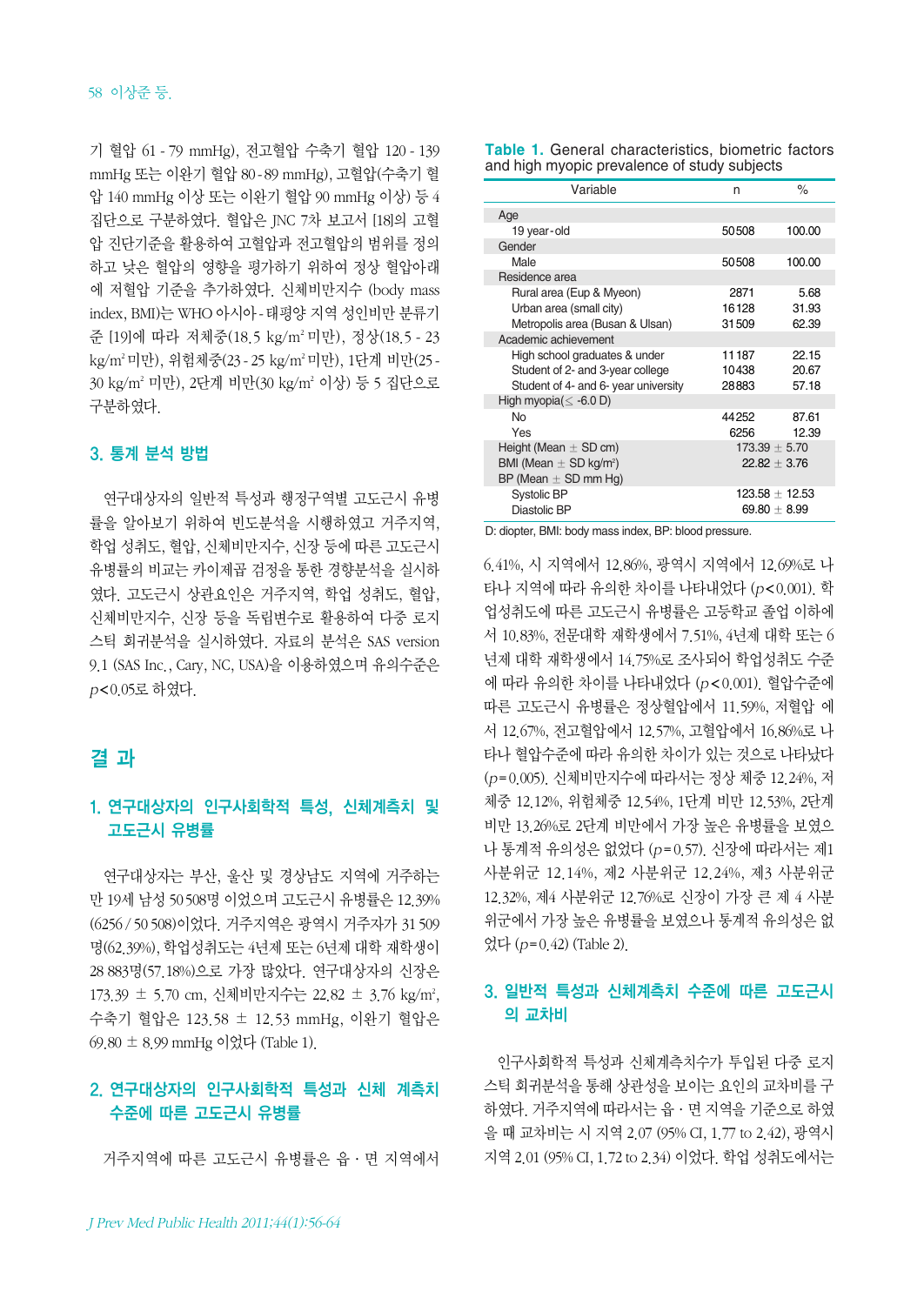|  |  | Table 2. Comparison of high myopic prevalence by general characteristics and biometric factors |  |
|--|--|------------------------------------------------------------------------------------------------|--|
|  |  |                                                                                                |  |

| Variables                                  | Normal (%)     | High myopia (%) | $p^*$   |
|--------------------------------------------|----------------|-----------------|---------|
| Residence area                             |                |                 | < 0.001 |
| Rural area (Eup & Myeon)                   | 2687 (93.59)   | 184 (6.41)      |         |
| Urban area (small city)                    | 14 056 (87.14) | 2072 (12.86)    |         |
| Metropolis area (Busan & Ulsan)            | 27 509 (87.31) | 4000 (12.69)    |         |
| Academic achievement                       |                |                 | < 0.001 |
| High school graduates & under              | 9975 (89.17)   | 1212 (10.83)    |         |
| Student of 2- and 3-year college           | 9654 (92.49)   | 784 (7.51)      |         |
| Student of 4- and 6- year university       | 24 623 (85.25) | 4260 (14.75)    |         |
| Blood pressure(systolic, diastolic) (mmHg) |                |                 | 0.006   |
| Hypotension (60 $\geq$ or 90 $\geq$ )      | 6783 (87.33)   | 984 (12.67)     |         |
| Normal (61-79 & 91-119)                    | 10005 (88.41)  | 1311 (11.59)    |         |
| Prehypertension (80-89 or 120-139)         | 27 247 (87.43) | 3917 (12.57)    |         |
| Hypertension (90 $\leq$ or 140 $\leq$ )    | 217 (83.14)    | 44 (16.86)      |         |
| BMI (kq/m <sup>2</sup> )                   |                |                 | 0.15    |
| Under weight $(18.5)$                      | 3755 (87.88)   | 518 (12.12)     |         |
| Normal (18.5 - 22.9)                       | 22 580 (87.76) | 3149 (12.24)    |         |
| Pre-obese (23.0 - 24.9)                    | 7748 (87.46)   | 1111 (12.54)    |         |
| Stage I obesity (25.0 - 29.9)              | 7977 (87.47)   | 1143 (12.53)    |         |
| Stage II obesity (30 $\leq$ )              | 2192 (86.74)   | 335 (13.26)     |         |
| Stature (cm)                               |                |                 | 0.12    |
| 1 <sup>st</sup> quartile $(170<)$          | 10893 (87.86)  | 1505 (12.14)    |         |
| $2^{nd}$ quartile (170 $\leq$ 8. 173 <)    | 8819 (87.76)   | 1230 (12.24)    |         |
| $3rd$ quartile (173 $\leq$ & 177 $\lt$ )   | 11773 (87.68)  | 1654 (12.32)    |         |
| $4th$ quartile (177 $\leq$ )               | 12767 (87.24)  | 1867 (12.76)    |         |

BMI: body mass index.

\*chi-square test for trend.

#### **Table 3.** Odds ratio of high myopia according to general characteristics and biometric factors

| Variables                                   | Univariate OR (95% CI) | р       | Multivariate OR (95% CI) | р       |
|---------------------------------------------|------------------------|---------|--------------------------|---------|
| Residence area                              |                        |         |                          |         |
| Rural area (Eup & Myeon)                    | 1.00                   |         | 1.00                     |         |
| Urban area (Small city)                     | $2.15(1.84 - 2.52)$    | < 0.001 | $2.07(1.77 - 2.42)$      | < 0.001 |
| Metropolis area (Busan & Ulsan)             | $2.12(1.82 - 2.47)$    | < 0.001 | $2.01(1.72 - 2.34)$      | < 0.001 |
| Academic achievement                        |                        |         |                          |         |
| High school graduates & under               | 1.00                   |         | 1.00                     |         |
| Student of 2- and 3-year college            | $0.67(0.61 - 0.73)$    | < 0.001 | $0.68(0.62 - 0.75)$      | < 0.001 |
| Student of 4- and 6- year university        | $1.42(1.33 - 1.52)$    | < 0.001 | $1.43(1.33 - 1.53)$      | < 0.001 |
| Blood pressure (systolic, diastolic) (mmHg) |                        |         |                          |         |
| Hypotension (60 $\geq$ or 90 $\geq$ )       | $1.11(1.01 - 1.21)$    | 0.02    | $1.10(1.01 - 1.20)$      | 0.04    |
| Normal (61-79 & 91-119)                     | 1.00                   |         | 1.00                     |         |
| Prehypertension (80-89 or 120-139)          | $1.11(1.03 - 1.17)$    | 0.006   | $1.09(1.02 - 1.17)$      | 0.01    |
| Hypertension (90 $\leq$ or 140 $\leq$ )     | $1.55(1.11 - 2.15)$    | 0.009   | $1.54(1.10 - 2.16)$      | 0.012   |
| BMI (kg/m <sup>2</sup> )                    |                        |         |                          |         |
| Under weight $(18.5)$                       | $0.99(0.90 - 1.09)$    | 0.83    | $1.03(0.93 - 1.14)$      | 0.56    |
| Normal (18.5 - 22.9)                        | 1.00                   |         | 1.00                     |         |
| Pre-obese (23.0 - 24.9)                     | $1.03(0.96 - 1.11)$    | 0.46    | $1.00(0.93 - 1.07)$      | 0.97    |
| Stage I obesity (25.0 - 29.9)               | $1.03(0.96 - 1.10)$    | 0.46    | $1.01(0.94 - 1.09)$      | 0.80    |
| Stage II obesity (30 $\leq$ )               | $1.10(0.97 - 1.24)$    | 0.14    | $1.08(0.95 - 1.22)$      | 0.23    |
| Stature (cm)                                |                        |         |                          |         |
| 1 <sup>st</sup> quartile (170 <)            | 1.00                   |         | 1.00                     |         |
| $2^{nd}$ quartile (170 $\leq$ & 173 <)      | $1.01(0.93 - 1.09)$    | 0.82    | $0.99(0.92 - 1.08)$      | 0.88    |
| $3rd$ quartile (173 $\leq$ & 177 <)         | $1.02(0.94 - 1.10)$    | 0.660   | $0.99(0.92 - 1.07)$      | 0.85    |
| $4th$ quartile (177 $\leq$ )                | $1.06(0.98 - 1.14)$    | 0.13    | $1.03(0.95 - 1.10)$      | 0.50    |

OR: odds ratio, CI: confidence interval, BMI: body mass index.

고등학교 졸업 이하를 기준으로 하였을 때 교차비는 전문대 재학생 0.68 (95% CI, 0.62 to 0.74), 4년제 또는 6년제 대학 생 1.43 (95% CI, 1.33 to 1.53) 이었다. 혈압수준에 따라서는 정상혈압을 기준으로 하였을 때 교차비는 저혈압 1.10 (95% CI, 1.01 to 1.20), 전고혈압 1.09 (95% CI, 1.02 to 1.17), 고 혈압1.54 (95% CI, 1.10 to 2.16) 이었다 (Table 3).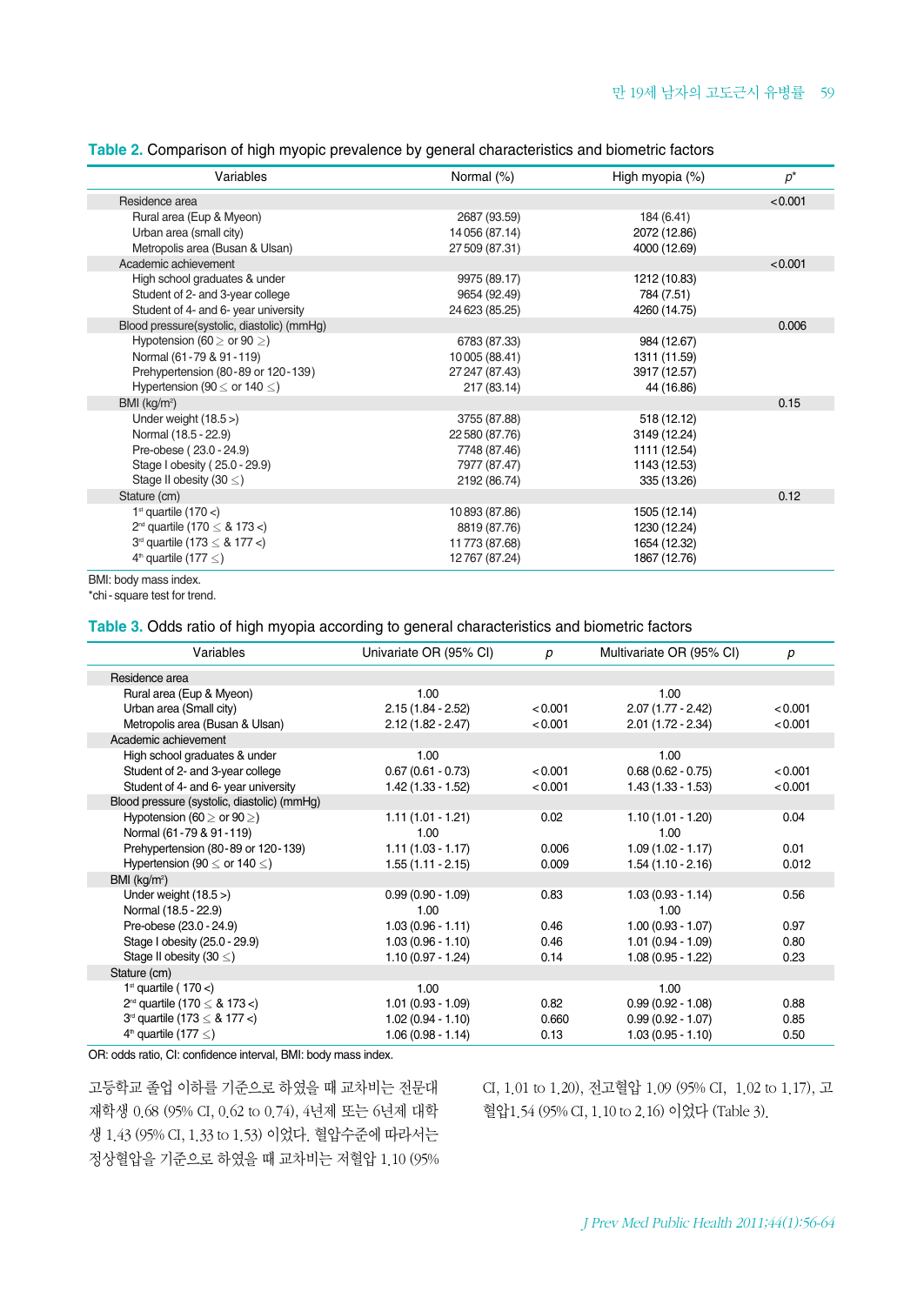## 고 찰

근시는 조절하지 않은 상태에서 원거리 물체의 상이 망 막 앞에 초점을 맺게 되는 굴절이상으로 일반적으로 학동 기 초기부터 발생하기 시작하여 신체의 성장과 함께 비가 역적으로 악화되다가 안구의 성장이 멈추는 18-20세 정도 에 진행이 중지되는 질환이다 [1,15]. 그러므로 굴절이상 정 도가 징병신체검사 등급판정에 반영되는 사항임을 고려할 때, 우리나라의 만 19세 남자 대부분이 의무적으로 받는 징 병신체검사자료는 제한적인 정보의 제공에도 불구하고 청 년층의 고도근시 수준을 가늠하고 향후 고도근시 합병증과 관련된 안(眼) 질환의 예측자료로 활용하는데 타당하다 할 것이다. 본 연구에서 2005년 부산, 울산 및 경상남도지역 만 19세 남자의 고도근시 유병률은 12.39%로 제주도, 전라도 및 서울 일부 지역의 2000년 징병신체검사 자료를 사용한 연구의 12.9%보다 낮으나 [5], 동일 지역의 징병신체검사 자 료를 활용한 2002년의 유병률 11.50%보다는 높았다 [6]. 특 히 2002년 연구에서 굴절 이상치 누락으로 탈락한 대상자 가 16 636명에 달하는 것을 고려하면 본 연구와 더욱 큰 차 이를 보일 것으로 추정된다. 그러나, 본 연구에서 사용된 굴 절검사치가 조절마비제를 사용하지 않은 현성굴절검사 (MR) 자료임을 감안하면 실제 유병률보다 높게 나타났을 수도 있으리라 생각되며, 이러한 상황은 앞서 비교한 선행 연구 [5,6]에서도 동일하다고 추정된다. 2008년 국민건강영 양조사에서 19-29세 남자의 고도근시 유병률은 6.5%로 나 타났으며 [7], 만 19세 남자의 고도근시 유병률이 직접 제시 되지는 않았지만 본 연구보다 낮을 것으로 예상된다. 이와 같은 결과는 국민건강영양조사의 수행과정에서 발생한 바 이어스에 의한 것으로 추정된다. 국민건강영양조사에서 제 시된 19-29세 연령층의 유병률은 선행연구 [4-6,21]와 비교 할 때 남녀간의 유병률 차이가 너무 크고(여자 유병률 19.2%), 유사한 연령대의 남자 유병률과 비교하여 지나치 게 낮은 수준이었다. 또한, 남자19-29세 연령군의 고도근시 유병률이 남자 12-18세 연령군의 유병률(7.1%)보다 낮은 것 으로 보고되었는데, 대상 연령대의 남자들에서 이러한 결 과와 관련이 있다고 생각되는 유전적 요인이나 코호트 효 과 등에 의한 영향은 없다고 판단되기에 보편적인 고도근 시의 발생과정에서 예상되는 연령에 따른 유병률 수준과 일치하지 않는다. 이러한 사항들을 고려하면 국민건강영양 조사 결과가10세 단위의 연령군으로 제시된 유병률임을 고 려하더라도 표본추출 바이어스 등에 의한 영향을 배제할 수 없다고 추정되며, 향후 조사 결과에 대한 지속적인 추세 관찰이 필요할 것으로 생각된다.

고도근시 유병률은 지역과 인종에 따라 다양한 분포를 나타내는데, 미국의 40대 이상 흑인에서 0.0-1.4%, 백인에 서 1.3-2.5%의 고도근시 유병률을 보였으며 [16], 덴마크의 징병신체검사자들에서 0.3%의 유병률을 보여 [20] 모두 본 연구보다 낮은 유병률을 보였다. 그러나 싱가포르 16-25세 남성 징병신체검사자들의 유병률은 13.1%였고 [3], 싱가포 르에 거주하는 40-81세 중국인의 유병률은 9.1%로 보고 되 었으며 [21], 대만의 경우 16-18세 남자 9.6-12%, 여자 13.6- 20%의 유병률을 나타내었다 [4]. 이처럼 연구시기와 지역에 따라 고도근시 유병률의 차이가 나는 것은 인종과 사회적 요인들이 함께 작용한 결과로 추정된다 [2,10-13].

본 연구에서 나타난 결과는 19세 남성을 대상으로 한 것 이지만 여성을 포함하는 동일 연령대의 유병률 수준과 향 후 전반적인 유병률 수준의 변화 등에 대한 추정이 가능할 것으로 생각된다. 첫째, 선행연구 [4,21]에서 여성이 남성보 다 고도근시 유병률이 높은 것으로 보고되었다. 우리나라 의 경우도 2008년 국민건강영양조사에서 19-29세 여성의 고도근시 유병률이 19.2%로 남성의 유병률 6.5%에 비해 높 으므로 [7] 동일 연령의 여성에서 고도근시 유병률은 본 연 구보다 높은 수준일 것이다. 둘째, 고도근시는 비가역적 만 성질환이고 [1,2,29], 현재 학생 및 청년층의 유병률이 다른 연령보다 높으므로 [2,3,16] 향후 우리나라 전체 인구의 고 도근시 유병률은 증가할 것이다. 근시 및 고도근시 유병률 은 산업화와 도시화, 교육수준의 향상 등과 같은 사회적 요 인과 밀접한 연관이 있으며 [2-6,21], 2008년 국민건강영양 조사에서도 고도근시 유병률은 19-29세에서 가장 높았다가 30대부터 급격히 감소하는 추세를 나타내었다 [7]. 그러므 로 질병자체의 특성과 우리나라의 사회문화적 환경 등을 고려할 때 상당기간 고도근시와 관련 시력상실 질환의 증 가를 예상할 수 있으므로 이들 질환의 예방에 대한 사회적 인 대응책 마련과 지속적인 연구가 필요할 것이다.

연구결과에는 제시되지 않았지만, 지역별 고도근시 유병 률은 부산 12.83%, 울산 12.25%, 경남 11.87%의 순서로 광 역시에서 높은 유병률을 나타내었다. 광역시에서 그린벨트 지역이 많아 농촌특성이 많은 부산 강서구와 기장군, 울산 울주군을 제외한 유병률은 부산 13.00%, 울산 12.80%로 증 가하였다. 경남의 경우 시 (市) 지역 유병률이 12.86%로 도 전체 유병률 12.39%보다 높게 나타났다. 이러한 특성은 근 시 또는 고도근시가 도시화와 산업화로 유발된 사회환경의 변화와 관련이 있다는 기존의 연구들과 일치한다 [2,5-7,10- 14]. 고도근시의 발생기전과 진행기전은 근시와 유사할 것 으로 추정되지만, 근시보다 유전적 성향이 더 강한 것으로 나타난다 [22-24]. Lin 등 [4]은 7-18세 학생들을 대상으로 한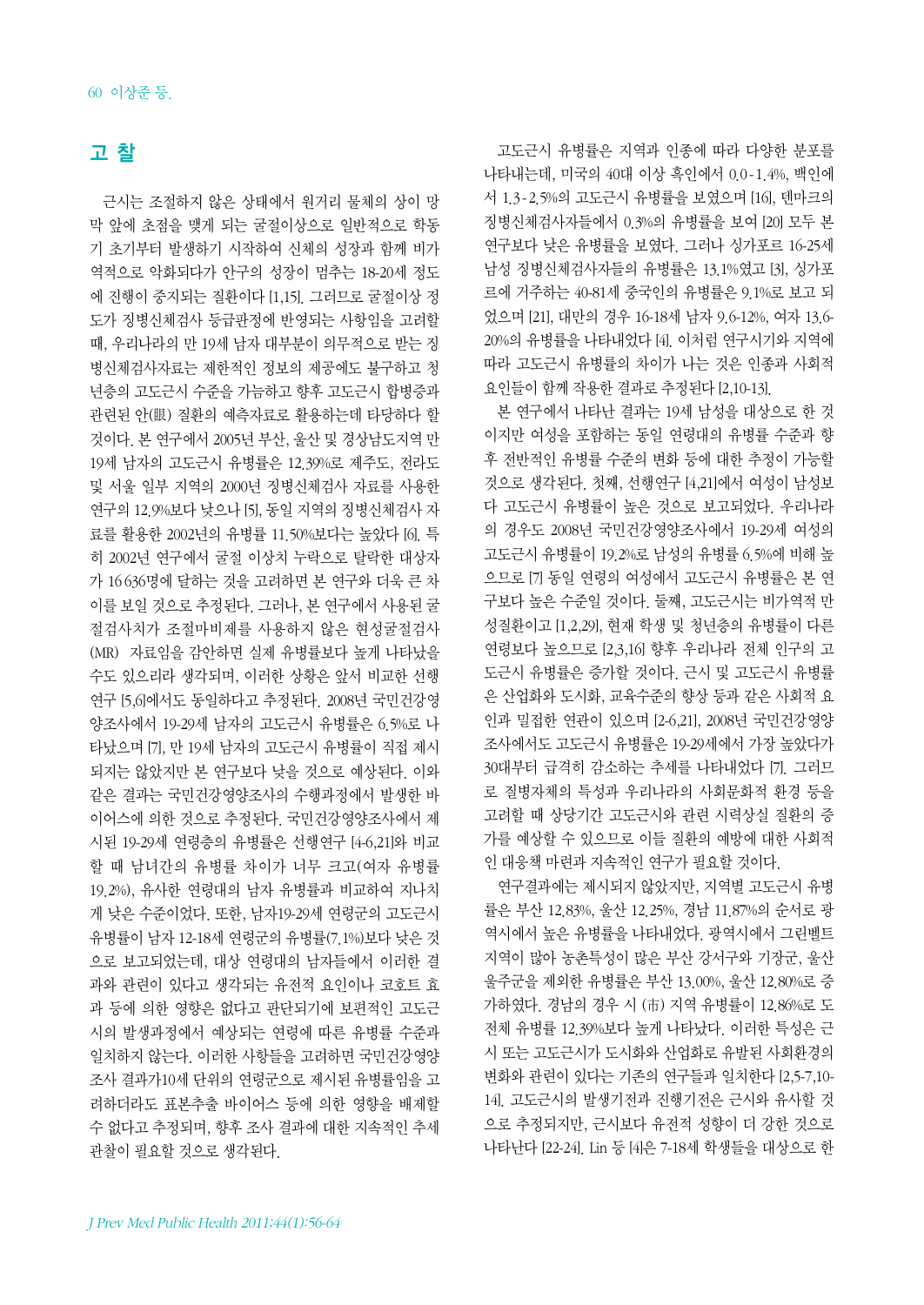연구에서 대만의 고도근시 유병률이 높은 이유를 근시의 조기발생 때문이라고 하였으며, 이는 1명 이상의 고도근시 부모가 있는 고도근시자가 11세 이전에 안경을 착용할 위 험이 2.61배라는 Liang 등 [24]의 연구와 유사한 결과이다. 고도근시의 유전적 성향과 관련하여 국내의 역학연구는 전 무하지만 인종적, 사회적 특성이 비슷한 동아시아 지역의 근시 유병률 등을 고려하면 우리나라의 고도근시 발생도 근시의 조기발생과 유전적 성향에 의해 영향을 받을 것으 로 추정된다.

본 연구에서 고도근시는 거주지역, 학업성취도, 혈압 등 과 상관성이 있는 것으로 나타났다. 거주지역에 따른 영향 은 읍·면지역 거주자를 기준으로 하였을 때 중소도시 거 주자의 교차비가 2.07 (95% CI, 1.77to 2.42), 광역시 거주자 의 교차비가 2.01 (95% CI, 1.72 to 2.34)로 도시지역 거주가 고도근시와 상관성이 있는 것으로 조사되었다. 이러한 결 과는 도시지역이 농어촌 지역보다 높은 고도근시 유병률을 나타낸 다른 연구들과 일치하였다 [5-7]. 중소도시 거주가 광역시 거주보다 높은 교차비를 보였는데, 이는 동일지역 의 2002년 징병신체검사자를 대상으로 한 연구결과와 같았 지만 [6], 연구 대상자의 94% 이상이 도시지역에 거주하며 광역시와 중소도시의 환경적인 차이가 읍·면지역 보다 크 지 않을 가능성이 있는 점과 자료원의 특성상 실제 거주지 와 일치하지 않을 가능성도 배제할 수 없다는 점이 이러한 결과를 가져왔을 수도 있다. 이러한 제한점에도 불구하고 도시화 정도와 고도근시의 관련성에 대한 많은 선행연구를 미루어볼 때 [2,5-7,21], 거주지역과 고도근시 발생 정도는 관련성이 높을 것으로 생각된다.

학업 성취도에 따라서는 고등학교 졸업 이하를 기준으로 하였을 때 2-3년제 대학 재학생의 교차비는 0.68 (95% CI, 0.62 to 0.75), 4년제 또는 6년제 대학 재학생은 1.43 (95% CI, 1.33 to 1.53)으로 나타나 학업 성취도가 고도근시와 상 관성이 있는 것으로 나타났다. 이는 학력수준에 따른 고도 근시 유병률의 증가라는 기존의 연구들과 일치하였지만 [5,6,25], 고도근시 유병률이 4년제 또는 6년제 대학 재학생, 2-3년제 대학 재학생, 고등학교 졸업 이하의 순서로 높았다 는 Lee 등 [7]의 연구나 교육기간이 길수록 고도근시 유병률 이 높아지는 것으로 나타난 Saw 등 [25]의 연구와 학력수준 별 세부결과에서 완전히 일치하지는 않았다. 교육수준에 따른 고도근시 유병률의 부분적 불일치 이유는 첫째, 고도 근시의 강한 유전적 성향을 고려해야 할 것이다. 둘째, 대학 입시제도와 높은 학구열, 징병신체검사 제도 등과 같은 우 리나라의 독특한 사회적 환경을 고려해야 한다. 셋째, 국내 외에서 시행된 고도근시나 근시에 대한 연구는 학력수준

또는 교육수준을 나타내는 기준으로 교육기간을 사용하였 지만, 본 연구에서는 대상자의 연령이 19세로 한정되었다 는 점이다. 우리나라는 과다한 대학입시 경쟁에 의해 해마 다 많은 재수생이 발생한다. 병역법상 만 19세가 되는 남자 는 의무적으로 징병신체검사를 받아야 하기에 대부분의 재 수생들은 징병신체검사를 받게 되고, 징병검사기록에 남는 이들의 학력수준은 모두 고등학교 졸업으로 분류된다. 따 라서 본 연구에서 고등학교 졸업으로 분류된 대상자들이 모두 낮은 학업성취도나 학습능력을 가졌다고 판단하는 것 은 부적절할 것이다. 그러나, 학력수준, 학습시간, 지능, 학 업성취도 등이 고도근시의 발생에 영향을 미치는 중요한 요인이라는 점에는 이견이 없을 것이다. 초등학교와 중고 등학교 시기의 과외학습을 받은 집단에서 그렇지 않은 집 단에 비해 고도근시 유병률이 높다는 연구결과 [25]로 볼 때, 소아·청소년기의 과도한 학습과 고도근시의 관련성은 우리나라 고도근시 유병률에 대하여 많은 점을 시사한다. 특히 우리나라의 사회적 환경을 고려하면 거주지역과 학업 성취도는 완전히 독립적으로 작용하지 않았을 것이라 추정 된다. 연구결과에는 제시하지 않았지만 거주지역을 학업성 취도로 층화하여 고도근시 유병률을 구하면 4년제 또는 6 년제 대학 재학생들의 경우 광역시에서 14.79%, 중소도시 에서 15.72%로 나타난다. 앞에서 고찰한 것과 같이 남성보 다 높은 여성의 유병률까지 고려하면 학력수준이 높은 청 년층의 고도근시 유병률은 더욱 상승하게 되고, 향후 이들 고위험 집단에 대한 안 (眼) 보건관리 대책이 고려되어야 할 것으로 생각된다.

정상혈압을 기준으로 하였을 때 고도근시의 교차비는 고 혈압 1.54 (95% CI, 1.10 to 2.16), 전고혈압 1.09 (95% CI, 1.02 to 1.17), 저혈압 1.10 (95% CI, 1.01 to 1.20)으로 나타 나 혈압이 높거나 낮은 것이 고도근시와 상관성이 있는 것 으로 나타났지만, 혈압과 고도근시의 관계에 대한 기존의 연구가 없으므로 몇 가지 가능성을 추정할 수밖에 없다.

고혈압은 고혈압성 망막증, 기타 망막 혈관질환, 당뇨 망 막증, 노인성 황반변성, 녹내장 등의 위험요인으로 알려져 있는데 [26], 이들 중 녹내장은 근시 또는 고도근시와 관련 이 있다. 녹내장의 가장 고전적인 발생기전은 안압의 상승 에 의한 지속적인 시신경 병변 이다. 안압의 상승과 관련한 다양한 기전들 중 혈압의 상승도 한가지 원인이 될 수 있다 [26-28]. 전신적인 혈압의 상승은 섬모체 동맥압(ciliary artery pressure)의 상승에 의해 방수(aqueous humor)의 생 산을 증가시키게 되어 안압의 상승을 유발한다. 이러한 과 정이 안축장의 과도한 성장에 의해 망막의 앞에 상이 맺히 는 근시의 발생기전과 관련성이 있을 수 있다. 안압이 안구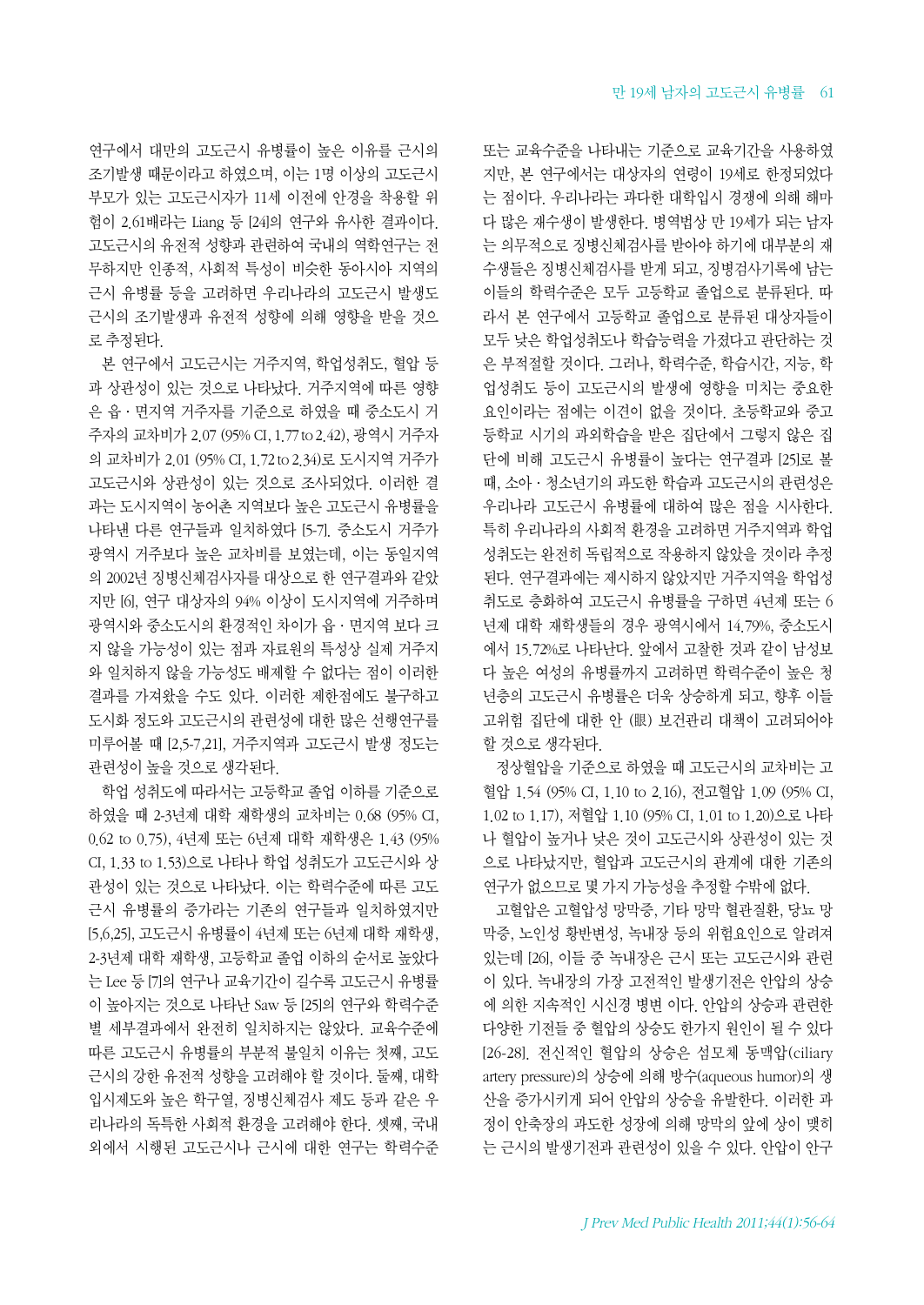의 정상적인 성장과 발육에 중요한 역할을 하여 안압 상승 이 안축장 신장(elongation)을 유발할 수 있으며, 특히 정도 가 심한(higher grade) 근시가 안압 상승과 관련 있다는 보 고 [29] 등으로 미루어 안압과 구면렌즈 대응치 및 안축장 길이 사이에 유의한 상관관계가 있을 수 있다. 한편, 안압의 상승은 근시가 발생한 후에 생기며 안압 상승이 근시의 원 인이 되지 않는다는 연구들 [30,31]도 있어 안압 상승에 따 른 안축장 길이 증가 및 굴절이상의 관련성은 아직 명확하 지 않다. 그러나 이러한 결과들을 종합해 볼 때 근시 또는 고도근시와 안압 상승 사이에 이론적 개연성이 존재할 수 있다. 고도근시와 고혈압의 관련성을 가정한다면, 정시 또 는 근시가 발생되어 있는 학동기 아동에서 고혈압에 의해 안압 상승이 발생하고, 안압 상승이 안축장의 신장을 가중 시켜 고도근시로 진행하는데 기여할 수 있을 것이다. 뿐만 아니라 고도근시의 발생과 진행에는 고혈압 이외에도 다양 한 요인들이 복합적으로 작용할 수 있다. 고도근시의 발생 과 관련된 최신 연구들은 공막(sclera)을 구성하는 콜라겐 섬유의 구성이나 그 대사과정의 이상에 의해 공막 구성 교 원질의 변화가 발생하고, 이에 따라 물리적으로 공막이 약 해져서 안축장이 쉽게 신장되어 근시 또는 고도근시가 발 생한다고 보고하고 있다 [32-34]. 이 결과로 미루어 볼 때, 유전적·환경적 소인에 의해 공막 교원질 섬유들의 약화가 발생하여 근시가 발생한 성장기 아동에서 고혈압이 동반된 다면 정상적인 공막 상태를 가진 근시자들에 비하여 안압 상승에 의해 안축장의 신장이 더욱 심화 될 수 있을 것이다. 저혈압은 고혈압보다 교차비는 낮았지만 고도근시와 상 관성이 있는 것으로 나타났다. 저혈압도 녹내장과 관련성 이 있는 것으로 보고 되었으며, 이는 저혈압이 시신경 주위 의 관류압(perfusion pressure) 감소를 유발하여 망막세포 에서 허혈성 손상을 유발하기 때문이라고 하였다 [35]. 그러 나 이 기전은 고혈압에 의한 안압 증가와 상반되는 개념을 가지고 있기에 저혈압과 고도근시 발생을 연관시키는 가설 로 받아들이기 어렵다고 판단되며, 저혈압과 고도근시의 관계에 대한 연구가 없기 때문에 이후 추가적인 연구결과 가 축적되어야 이러한 상관성을 신뢰할 수 있을 것이다. 이 상과 같이 혈압과 고도근시의 관계에 대해서는 이를 설명 할 수 있는 생리학적 근거가 불완전하며, 향후 혈압, 안압, 굴절이상 등을 함께 고려하는 관련 연구가 필요할 것으로 생각된다.

신체계측치들 중 신장과 신체비만지수는 고도근시와 상 관성이 없는 것으로 나타났다. 신장은 4분위 집단으로 나누 었을 때 신장이 큰 집단일수록 고도근시 유병률도 증가하 는 것으로 나타났으나 상관성이 없었다. 신장이 근시에 영 향을 미친다는 연구결과들이 있지만 [2,6,16,17], 상반된 결 과도 있었다 [36,37]. 그러나 근시와 고도근시의 발병 기전 이 완전히 일치하지 않을 수도 있고, 고도근시와 신장의 관 련성에 대한 연구는 없기 때문에 신장, 안 계측치 및 고도근 시의 관계에 대해서는 추가적인 연구가 필요할 것이다. 신 체비만지수도 비만도가 증가 할수록 고도근시 유병률이 증 가하는 성향을 보였으나 통계적인 유의성은 없었다. Dirani 등 [36]은 체중의 증가에 따라서 근시 유병률이 증가하였지 만 근시와 비만은 관련성이 없다고 하였다. 그러나 비만도 고혈압과 같이 안압 상승과 녹내장의 위험요인이므로 유사 한 기전으로 근시 또는 고도근시의 발생 또는 진행에 기여 할 가능성을 배제할 수는 없다. 비만은 과도한 지방조직이 상공막 정맥압을 증가시키고 방수의 방출량 감소를 유발시 켜 안압을 상승시킬 수 있고 [37], 고혈압을 비롯한 다양한 심혈관 질환의 위험요인이기도 하다. 그러나 본 연구의 대 상자는 만 19세 남자이며 근시의 발생은 초등학교 저학년 부터 시작되었을 가능성이 높기에 [24] 근시가 징병신체검 사시기의 비만보다 시기적으로 먼저 시작되었을 것으로 추 정된다. 이러한 시간적인 차이가 근시에 대한 비만의 영향 을 감소시키는 쪽으로 작용할 수 있기에 본 연구와 같은 결 과가 나타날 수도 있을 것이다. 그러므로 안압, 비만, 고혈 압 등과 고도근시의 관련성을 확인하기 위해서는 소아 청 소년들을 기반으로 하는 코호트 연구가 필요할 것이다.

우리나라의 교육환경, 도시화, 청년층에서 높은 고도근시 유병률 등을 고려하면 향후 고도근시 유병률의 지속적인 상 승이 예상되며, 지역특성과 고위험 집단을 고려한 고도근시 예방을 위한 연구와 대응책 마련이 시급하다고 할 것이다.

# 감사의 글

본 연구 2009년 고신대학교 의과대학 학술연구비 지원에 의해 수행된 것임.

# 참고문헌

- 1. Vaughan D, Astury T, Riordan-Eva P. *General ophthalmology*. 15th ed. Conneticut: Appleton & Lange; 1999. p. 354-361.
- 2. Saw SM, Katz J, Schein OD, Chew SJ, Chan TK. Epidemiology of myopia. *Epidemiol Rev* 1996; 18(2):175- 187.
- 3. Wu HM, Seet B, Yap EP, Saw SM, Lim TH, Chia KS. Does education explain ethnic differences in myopia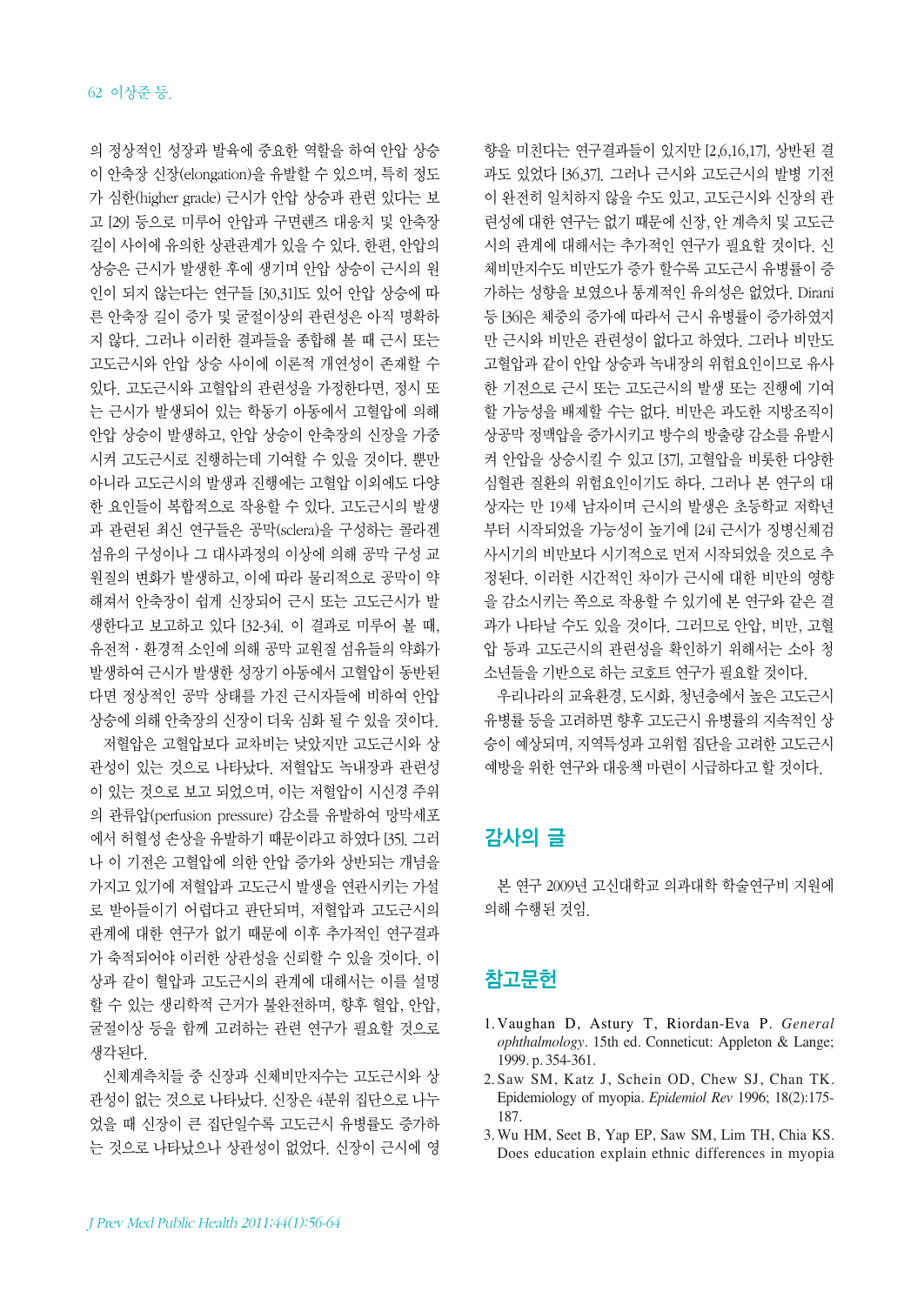prevalence? A population-based study of young adult males in Singapore. *Optom Vis Sci* 2001; 78(4): 234-239.

- 4. Lin LL, Shih YF, Tsai CB, Chen CJ, Lee LA, Hung PT, et al. Epidemiologic study of ocular refraction among schoolchildren in Taiwan in 1995. *Optom Vis Sci* 1999; 76(5): 275-281.
- 5. Kang SH, Kim PS, Choi DG. Prevalence of myopia in 19 year-old Korean males: the relationship between the prevalence and education or urbanization. *J Korean Ophthalmol Soc* 2004; 45(12): 2082-2087. (Korean)
- 6. Lee SJ, Kim JM, Yu BC, Urm SH, Ahn KS, Lee YH, et al. Prevalence of myopia in 19-year-old men in Gyeongsangnam-do, Ulsan and Busan in 2002. *J Korean Ophthalmol Soc* 2009; 50(9): 1392-1403. (Korean)
- 7. Ministry of Health and Social Welfare. *The report of the 2008 Korean National Health and Nutrition Survey.* Kwachon: Ministry of Health and Social Welfare; 2008. (Korean)
- 8. Lam DS, Fan DS, Lam RF, Rao SK, Chong KS, Lau JT, et al. The effect of parental history of myopia on children's eye size and growth: results of a longitudinal study. *Invest Ophthalmol Vis Sci* 2008; 49(3): 873-876.
- 9. Hammond CJ, Snieder H, Gilbert CE, Spector TD. Genes and environment in refractive error: the twin eye study. *Invest Ophthalmol Vis Sci* 2001; 42(6): 1232-1236.
- 10. Pärssinen O, Lyyra AL. Myopia and myopic progression among schoolchildren: a three-year follow-up study. *Invest Ophthalmol Vis Sci* 1993; 34(9): 2794-2802.
- 11. Saw SM, Zhang MZ, Hong RZ, Fu ZF, Pang MH, Tan DT. Near-work activity, night-lights, and myopia in the Singapore-China study. *Arch Ophthalmol* 2002; 120(5): 620-627.
- 12. Saw SM, Tan SB, Fung D, Chia KS, Koh D, Tan DT, et al. IQ and the association with myopia in children. *Invest Ophthalmol Vis Sci* 2004; 45(9): 2943-2948.
- 13. Teasdale TW, Fuchs J, Goldschmidt E. Degree of myopia in relation to intelligence and educational level. *Lancet* 1988; 2(8624): 1351-1354.
- 14. Ojaimi E, Morgan IG, Robaei D, Rose KA, Smith W, Rochtchina E, et al. Effect of stature and other anthropometric parameters on eye size and refraction in a population-based study of Australian children. *Invest Ophthalmol Vis Sci* 2005; 46(12): 4424-4429.
- 15. Curtin BJ. *The myopias; basic science and clinical management.* Philadelphia: Harper & Row; 1985. p. 237- 238.
- 16. Katz J, Tielsch JM, Sommer A. Prevalence and risk factors for refractive errors in an adult inner city population. *Invest Ophthalmol Vis Sci* 1997; 38(2): 334-340.
- 17. Javitt JC, Chiang YP. The socioeconomic aspects of laser refractive surgery. *Arch Ophthalmol* 1994; 112(12): 1526- 1530.
- 18. Chobanian AV, Bakris GL, Black HR, Cushman WC, Green LA, Izzo JL Jr, et al. The Seventh Report of the Joint National Committee on Prevention, Detection,

Evaluation, and Treatment of High Blood Pressure : the JNC 7 report. *JAMA* 2003; 289(19): 2560-2572.

- 19. World Health Organization. *The Asia-Pacific perspective: refinding obesity and its treatment*. Geneva: WHO; 2000.
- 20. Jacobsen N, Jensen H, Goldschmidt E. Prevalence of myopia in Danish conscripts. *Acta Ophthalmol Scand* 2007; 85(2): 165-170.
- 21. Wong TY, Foster PJ, Hee J, Ng TP, Tielsch JM, Chew SJ, et al. Prevalence and risk factors for refractive errors in adult Chinese in Singapore. *Invest Ophthalmol Vis Sci* 2000; 41(9): 2486-2494.
- 22. Guggenheim JA, Kirov G, Hodson SA. The heritability of high myopia: a reanalysis of Goldschmidt's data. *J Med Genet* 2000; 37(3): 227-231.
- 23. Farbrother JE, Kirov G, Owen MJ, Guggeheim JA. Family aggregation of high myopia: estimation of the sibling recurrence risk ratio. *Invest Ophthalmol Vis Sci* 2004; 45(9): 2873-2878.
- 24. Liang CL, Yen E, Su JY, Liu C, Chang TY, Park N, et al. Impact of family history of high myopia on level and onset of myopia. *Invest Ophthalmol Vis Sci* 2004; 45(10): 3446- 3452.
- 25. Saw SM, Wu HM, Seet B, Wong TY, Yap E, Chia KS, et al. Academic achievement, close up work parameters and myopia in Singapore military conscripts. *Br J Ophthalmol* 2001; 85(7): 855-860.
- 26. Wong TY, Mitchell P. The eye in hypertension. *Lancet* 2007; 369(9559): 425-435.
- 27. Hennis A, Wu SY, Nemesure B, Leske MC; Barbados Eye Studies Group. Hypertension, diabetes, and longitudinal changes in intraocular pressure. *Ophthalmoloy* 2003; 110(5): 908-914.
- 28. Klein BE, Klein R, Knudtson MD. Intraocular pressure and systemic blood pressure: longitudinal perspective: the Beaver Dam Eye Study. *Br J Ophthalmol* 2005; 89(3): 284-287.
- 29. Curtin BJ. *The myopias; basic science and clinical management.* Philadelphia. Harper & Row; 1985. p. 277- 385.
- 30. Lee AJ, Saw SM, Gazzard G, Cheng A, Tan DT. Intraocular pressure associations with refractive error and axial length in children. *Br J Ophthalmol* 2004; 88(1): 5-7.
- 31. Schmid KL, Hills T, Abbott M, Humphries M, Pyne K, Wildsoet CF. Relationship between intraocular pressure and eye growth in chick. *Ophthalmic Physiol Opt* 2003; 23(1): 25-33.
- 32. McBrien NA, Gentle A. Role of the sclera in the development and pathological complications of myopia. *Prog Retin Eye Res* 2003; 22(3): 307-338.
- 33. Rada JA, Shelton S, Norton TT. The sclera and myopia. *Exp Eye Res* 2006; 82(2): 185-200.
- 34. Liang CL, Wang HS, Hung KS, Hsi E, Sun A, Kuo YH, et al. Evaluation of MMP3 and TIMP1 as candidate genes for high myopia in young Taiwanese men. *Am J Ophthalmol* 2006; 142(3): 518-520.